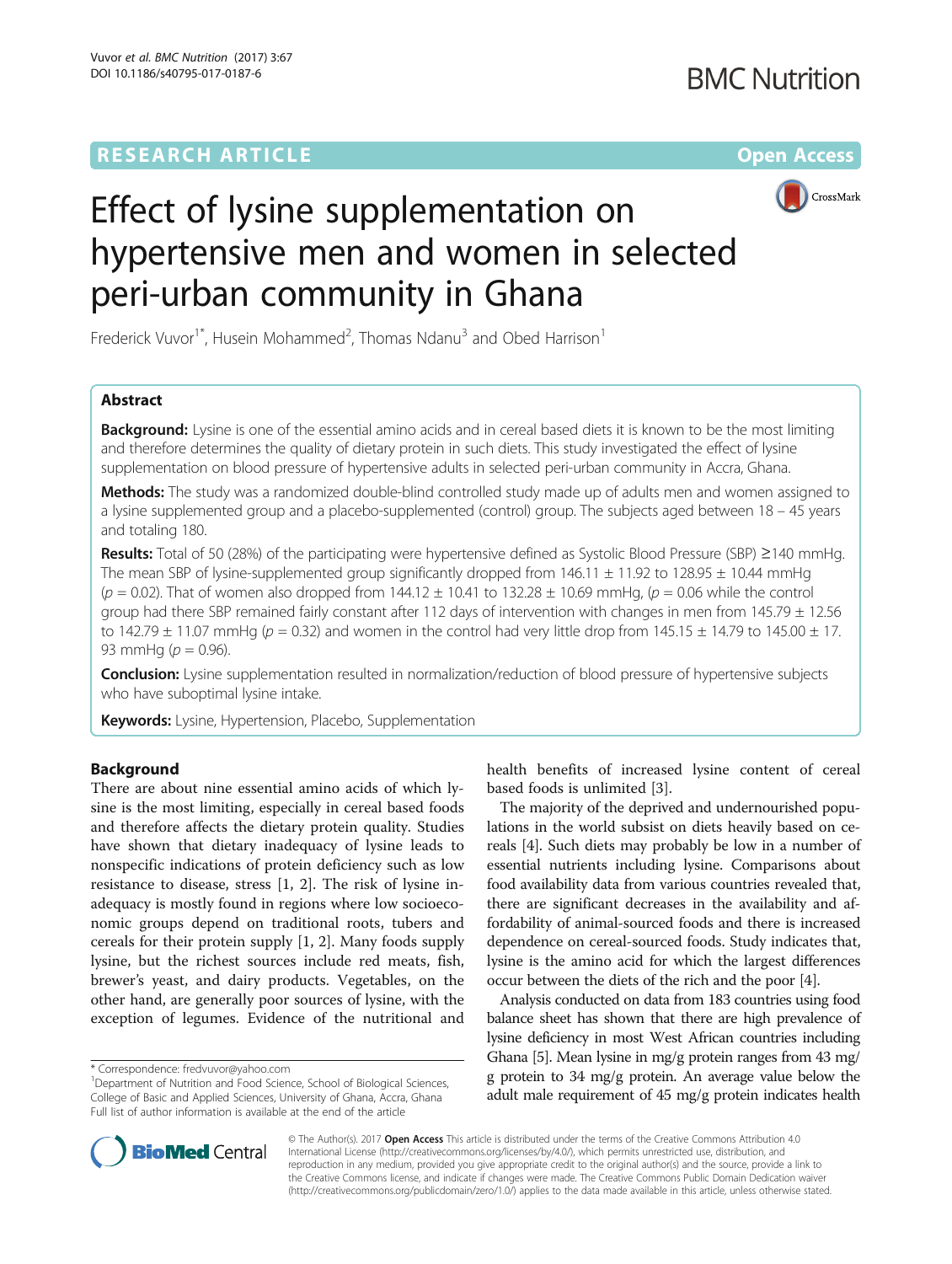risk for such populations. This is due to the fact that many of the most vulnerable are likely to have poorer quality diet (i.e. a greater dependence on cereal) [\[2\]](#page-6-0). The Ghanaian mean lysine was estimated to be 41.1 mg/g protein.

Though agricultural households in the peri-urban areas produce legumes and animals that could be used for household consumption, due to high market prices for these products, most households would prefer to sell them and purchase cheaper foods which are cereals, roots and tubers to feed their families [[6](#page-6-0)]. The rate of malnutrition and morbidity are many times higher in peri-urban areas than in relatively more advantageous urban localities and even rural communities [\[6](#page-6-0)]. Animal and legumes protein that could supplement the amino acid pattern of cereals, are expensive for these groups [\[3](#page-6-0)].

Lysine is a constituent of a procedure proposed and implemented by Linus Pauling for the management of heart diseases. According to the outcome of his study, "when there are extra amount of lysine and proline in blood, the lipoprotein-(a) attachment sites get obstructed by lysine, creating a "Teflon-like" coating around the lipoprotein particles and hence prevents the lipoprotein-(a) from binding to the arterial walls. Therefore, lysine prevents plaque build-up and then initiates the setback of plaque deposits and invariably prevents pressure build up in the arteries and hence reduce hypertension" [[7\]](#page-6-0).

This lysine supplementation trial looked at the effects of lysine supplementation on blood pressure of hypertensive adults in selected peri urban community of Accra, Ghana. It was based on a hypothesis that supplementation of lysine in the diet of hypertensive subjects would significantly reduce or normalized their blood pressures.

## Methods

Sample size determination was done at the household level. This involved enrollment of equal number of men and woman pairs in each group. A total of 30 (15 were men and 15 women) in the placebo group and 30 (15 were men and 15 women) in the lysine group was arrived at. However, the sample size was increased to 45 males and 45 females to give 90 participants in each group making a total of 180 from 90 households containing one man and one woman from each household [\[4](#page-6-0)].

Exactly 428 households made up of 856 individuals were screened for eligibility. To be eligible, participants were supposed to be between the ages 18–45 years and should not be on any anti-hypertensive medications. Of these (428), 90 households totaling 180 individuals of 90 men and 90 women were recruited. Each household was randomly placed in the lysine or placebo group. Randomization was done at the household level to prevent supplements (lysine or placebo) from mixing between household members. The study was a double-blind and the supplements were identical in appearance.

The study protocol was approved by Ethical Review Board of Noguchi Memorial Institute for Medical Research (FWA 00001824-IRB000176). Informed consent form was signed by each recruited household head. The intervention (lysine supplemented) group consumed 1000 mg of lysine per day in two divided doses for a period of 112 continuous days.

Based on the calculations of Pellett [[2\]](#page-6-0), it is noted that at 41.1 mg lysine /g protein, lysine availability in Ghanaian diets is low. Table 1 shows the supplementary lysine required to complete the protein quality. An extra 15.2 mg lysine/g protein or 900 mg of lysine per day was needed to supplement the diets of Ghanaians. The lysine was provided in tablet form. Each subject was supplied two tablets of lysine-HCl (each tablet equivalent to 500 mg lysine per tablet or 500 mg of di-calcium phosphate as a placebo) per day for 112 days. Supplements were formulated by Disto Pharmaceuticals, in Hyderabad.

Lysine mg/g Protein from the formula: Lysine values in milligrams per day were calculated from the equation: Ly $sine = (86.3 \times APg/day) + (19.8 \times CPg/day) + (63.6 \times PSg/$  $day$ ) + 599 where AP, CP and PS were animal, cereal and pulse-soy protein respectively. Lysine values in milligrams per gram of protein were derived by further dividing by the amount of total protein [\[5](#page-6-0)] FAO/FAOSTAT (2004) (Adapted from Pellett 2004).

Information collected at starting point included: dietary, anthropometry and blood pressure (BP) measurements. A repeated 24-h dietary recall was done for 3 non-consecutive days for each subject including one weekend to obtain a representative data on dietary intake. For the 24 h recall, the participants were asked to mention all the foods they had consumed in the past 24 h prior to the interview. With the help of food models they were made to estimate the quantities or portions they consumed and with the help of food composition tables, their nutrient intake was estimated Blood plasma lysine is known to be poor indicator of dietary lysine status thus only dietary information was used to determine lysine levels [\[8](#page-6-0)].

|  |  | <b>Table 1</b> Lysine requirement and addition calculation for Ghana |  |  |  |  |  |
|--|--|----------------------------------------------------------------------|--|--|--|--|--|
|--|--|----------------------------------------------------------------------|--|--|--|--|--|

|                                  | Unit per capita       |
|----------------------------------|-----------------------|
| Lysine <sup>a</sup>              | mg/ day $= 2240$      |
| Lysine <sup>a</sup>              | $mq/q = 41.1$         |
| Current recommended lysine value | mg/g protein $= 45.0$ |
| Addition 25%                     | Buffer $= 56.3$       |
| Lysine to be added               | $mq/q = 15.2$         |
| Total lysine needed              | $mq/day = 826$        |
| Total Lysine to be added         | mg per day $= 908$    |
| Total Lysine HCL                 | mg per day $= 1135$   |

<sup>a</sup>Source: [[5](#page-6-0)] FAO/Faostat (2004). Data for 2001. (Adapted from Pellett 2004)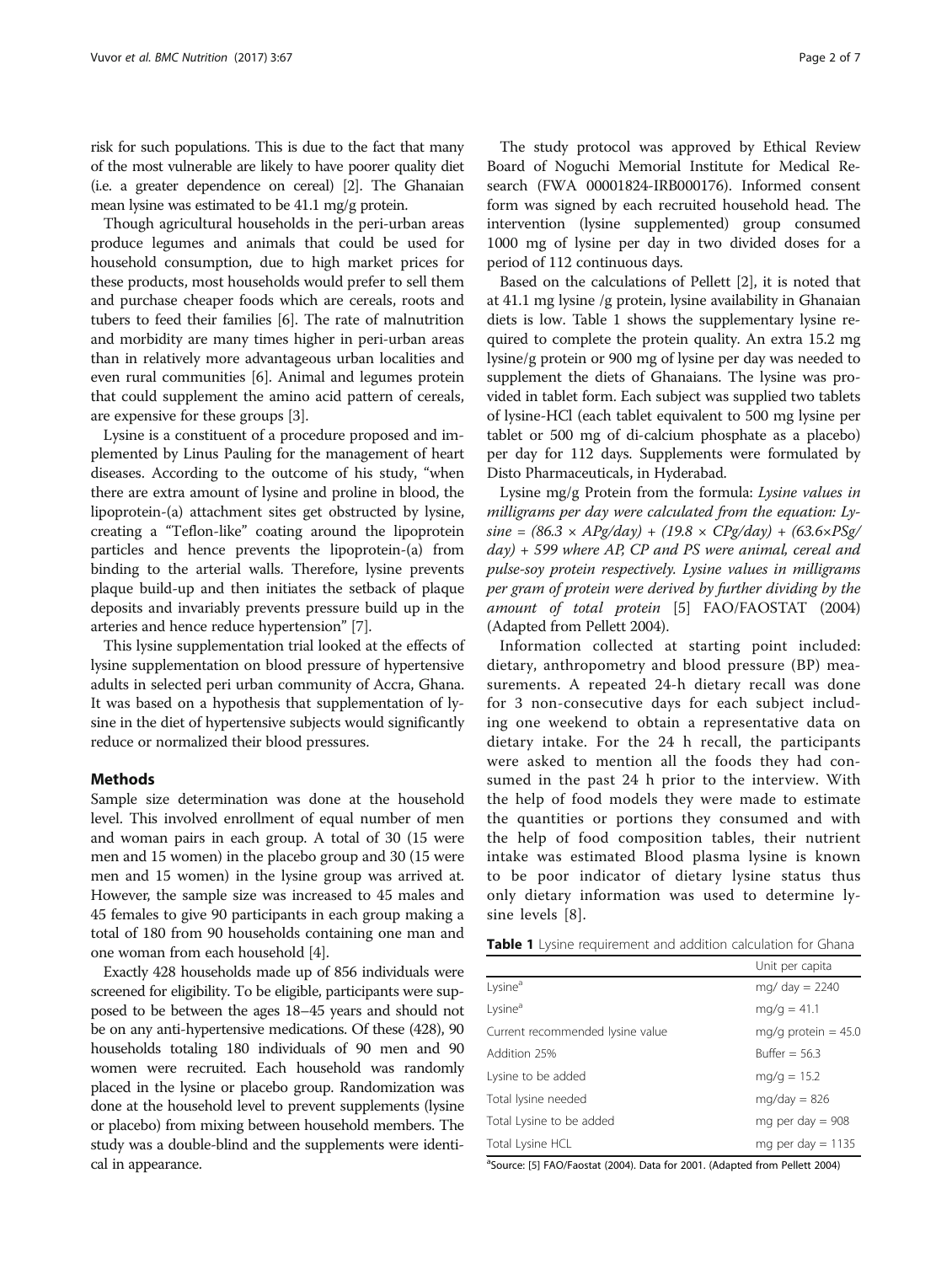Dietary data were converted into nutrient content using Ghanaian Food Composition Tables and [\[9](#page-6-0)] supplemented by US Department of Agriculture Table [\[10](#page-6-0)], owing to absence of amino acid data in the 'Ghanaian Food Composition Tables'. Nutrient examination included type of protein (animal, legume, vegetable and roots and tubers), utilizable protein levels based on the PDCAAS (Protein Digestibility Corrected Amino Acid Score) method and expressed as total utilizable protein per day and utilizable protein g/kg body weight, lysine, sulphur amino acids, threonine and tryptophan (mg/day and mg/g protein), total energy, carbohydrate and fat.

Adequacy of nutrients intake was assessed using FAO/WHO Recommended Dietary Allowance (RDA) and Estimated Average Requirements (EAR) [[5\]](#page-6-0). Adequacy of nutrient intake were determined employing the EAR cut-point method [[11](#page-6-0)] to evaluate the nutrients adequacy of subjects. The population prevalence of inadequacy of a given nutrient is the proportion of the population with intakes below the EAR [[12\]](#page-6-0). Nutrients intakes were compared to the RDAs for each subject. Protein intakes were categorized by sources namely cereal protein, legume protein, animal protein, protein from fruits and vegetables, protein from roots and tubers, and protein from other plant sources. Energy intakes were expressed as the percentage contributions from the various sources namely carbohydrate, protein and fats.

All the anthropometric measurements including weight and height were collected using standard procedures. Weight and height were taken using the weighing scale and Stadiometer respectively. Body Mass Index (BMI) was calculated as weight in kilograms divided by the square of height in meters. Clinical assessments involved the determination of BP before and after supplementation/intervention. Blood pressure was recorded using a digital sphygmomanometer. Here, the participants were made to relax and sit comfortably. It was made sure that participants had recently emptied their bladder prior to the measurement. Tight sleeved clothing were removed and lose ones were rolled up. They were made to rest in a chair next to a table for about 5– 10 min. Their left arm was gently positioned at heart level with palm facing up. Seated up straight with legs uncrossed and forearm on the table, the arm cuff was wrapped around it. The start button of the sphygmomanometer was pressed and the reading were recorded with alongside with the date and time after the automated process. All measurements were done in triplicates and their averages were used. A subject was classified as hypertensive if SBP  $\geq$ 140 mmHg (systolic BP). The design of the monitoring was such that the tablets were provided on a weekly basis during the intervention period.

Epi-Info 2000, MS Excel 2007 and SPSS version 16 were used for data analyses. Statistical analysis included comparisons between groups for differences in diets, anthropometry and blood pressure. Data analysis was carried out using paired and independent t-test for comparison of measured parameters followed by analysis of variance (ANOVA). Changes in BP (Delta) values were calculated for both men and women groups (lysine and placebo). The chi-square test was used for comparison of categorical variables between the two treatment groups. Significance level was set at 0.05. An unpaired t-test was employed to compare the lysine-supplemented and the placebo-supplemented subjects. The paired t-test was used to compare the delta of baseline and posttest data of all categories (normotensive, and hypertensive).

## Results

#### Background characteristics

More than 50% of the participating men were artisans, while more than 60% of the women were food vendors.

### The baseline characteristics

Table [2](#page-3-0) shows that, at the start of the study all subject and conditions were fairly similar and comparable.

#### Dietary intakes among the study groups

Examining the differences in habitual dietary intakes by treatment type showed that there was no differences in energy, total and utilizable protein, and lysine (in both mg/kg body weight and mg/g protein) among all the groups. Adding of 1000 mg lysine accounted for 0.19 g of N which accounted for 2.3% in men, 2.7% in women based on their habitual intake (Table [3\)](#page-3-0). This percentage increase did not significantly add to the overall nitrogen in the lysine versus control group (Table [3](#page-3-0)); but led to a reduction in risk of protein and lysine inadequacy in the group (Table [3\)](#page-3-0).

In some other parts of the developing world, cereals have been reported as the major source of dietary protein; an example is rural Bangladesh where cereals contribute up to 53% of total protein intake [\[13\]](#page-6-0). The proportions of proteins contributed by the different food groups have implications on the protein quality. Animal proteins are known to be of a higher quality than plant proteins because they contain all the essential amino acids unlike plants foods which do not.

Examining the amino acid balance (Table [4\)](#page-4-0) in comparison with 'WHO reference pattern' revealed that, before the supplementation, women and men in the placebo and lysine group met all amino acids (total sulfur amino acids, threonine and tryptophan) reference pattern [\[14\]](#page-6-0) but not the lysine. Adding lysine enhanced the lysine score but it did not make any other amino acid limiting which is a function of amino acid score.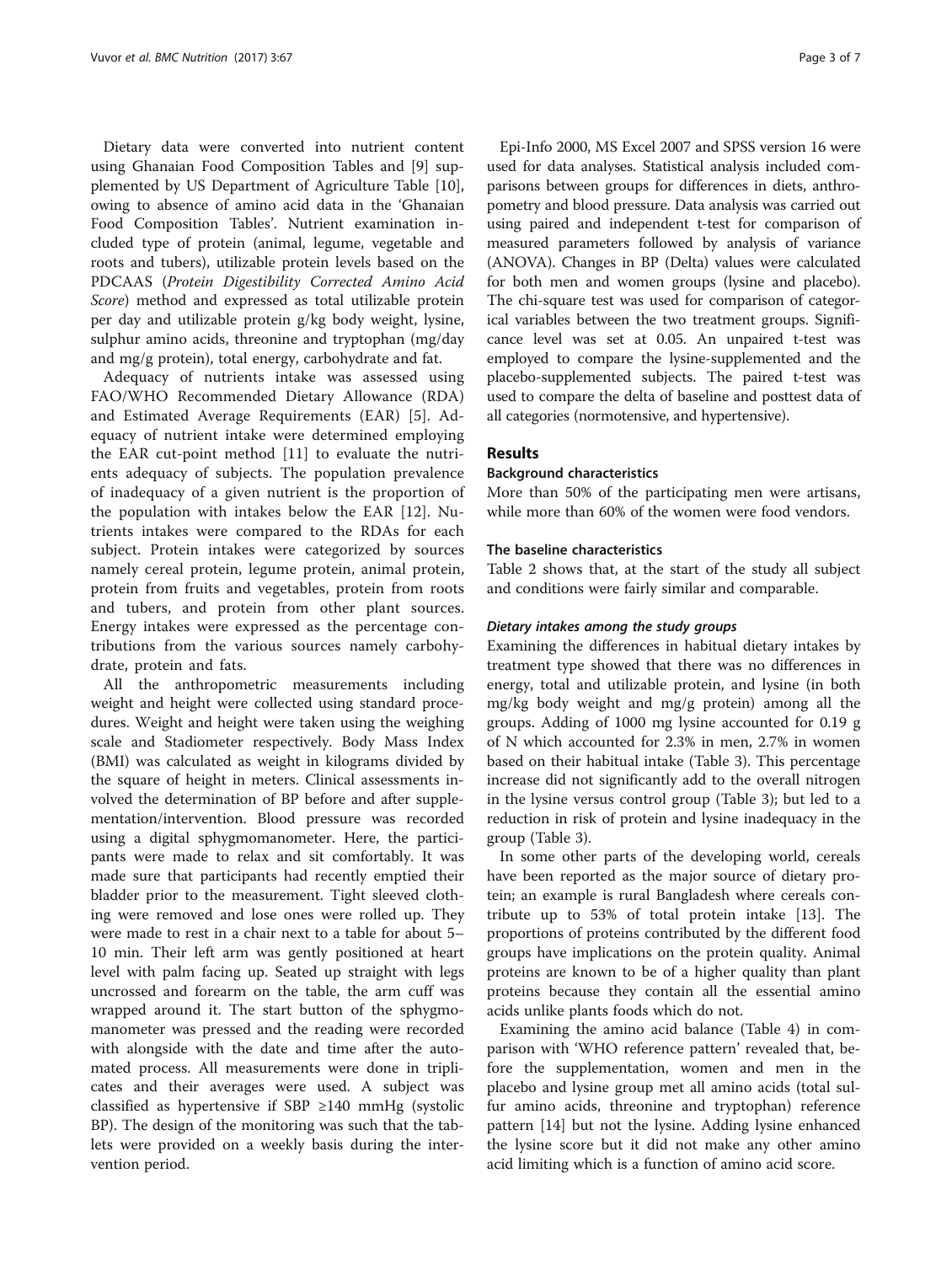| Variable              | Men                                 |                           | Women                   |                          |  |
|-----------------------|-------------------------------------|---------------------------|-------------------------|--------------------------|--|
|                       | Lysine <sup>a,b</sup><br>$(n = 46)$ | Placebo1, 4<br>$(n = 44)$ | Lysine1,4<br>$(n = 46)$ | Placebo1,4<br>$(n = 44)$ |  |
| Age y                 | $33.2 \pm 8.2$                      | $33.5 \pm 7.7$            | $31.4 \pm 7.0$          | $32.2 \pm 6.6$           |  |
| Body Mass Index kg/m2 | $22.60 \pm 3.41$                    | $22.43 \pm 3.09$          | $25.67 \pm 5.28$        | $27.64 \pm 5.76$         |  |

<span id="page-3-0"></span>Table 2 Characteristics of subjects at baseline

<sup>a</sup>Mean  $\pm$  SD (all such values). <sup>b</sup>None of the values were significantly different at  $p \leq 0.05$ 

#### Blood pressure

At baseline, 41% of males and 17% of females in the lysine group were hypertensive whereas in the placebo group, 43% of males and 29% of females were hypertensive. There was no significant difference between the lysine and placebo groups at baseline. Generally lysine supplementation resulted in a reduction in SBP of hypertensive subjects. The mean changes in SBP levels of subjects at baseline and at post supplementation were compared. Hypertensive was defined as SBP ≥140 mmHg. The results in Table [5](#page-4-0) shows a reduction /normalization of SBP in lysinesupplemented hypertensive groups but not in the control groups. Also no significant change was observed in men and women who were normotensives  $(SBP < 140 \text{ mmHg}).$ 

#### **Discussion**

The greatest proportion of household heads (38%) were artisans. This was in line with the fact that several construction works were going on in the study area, thus creating job opportunities for carpenters, masons and the like. The study indicates that energy intake was

Table 3 Dietary intakes among the study groups at baseline

generally low among study participants with all age group having a mean energy intake below the RDA. Meeting energy requirements has been a problem in developing countries. The fact still remains that over 300 million people in Africa consume less than 2100 cal per day on average [[10](#page-6-0)].

On the contrary protein intake was found to be quite adequate among study participants. About 70% of subjects met their EAR for proteins and all age groups had average intake values >60% of the RDA. This may be attributed to the availability of animal sourced foods, particularly fish, meat and eggs in the study area. This observation is contrary to expectation since protein deficiency is one major nutritional problem in Ghana. It however implies that nutritional problems in the country differ from community to community and thus intervention programmes should be based on findings in different communities. Among women however, a high proportion (47.7%) had inadequate protein intakes (intake less than their EAR). There is also the likelihood that some subject over-reported their intake of protein-rich foods since frequent consumption

|                                | Lysine group1 |                  |                       | Lysine group +1000 mg lysine2 |            |                       | Placebo group1 |            |                       |
|--------------------------------|---------------|------------------|-----------------------|-------------------------------|------------|-----------------------|----------------|------------|-----------------------|
|                                | Mean          | SD               | % Risk of inadeguacy3 | mean                          | <b>SD</b>  | % Risk of inadeguacy3 | Mean           | SD         | % Risk of inadequacy3 |
| Men                            | $n = 46$      |                  |                       | $n = 46$                      |            |                       | $n = 44$       |            |                       |
| Total Energy kcal              | 1709          | 386              |                       | 1709                          | 386        |                       | 1772           | 399        |                       |
| Total Protein g                | 51.35         | 14.51            |                       | 51.35                         | 14.51      |                       | 53.37          | 13.35      |                       |
| Total N q                      | 8.22          | 2.32             |                       | 8.41                          | 2.32       |                       | 8.18           | 2.28       |                       |
| Utilizable Protein g 3         | 49.95         | 15.32            | 38.4                  | 51.35                         | 14.51      | 33.5                  | 51.15          | 14.25 35.8 |                       |
| Lysine mg/kg/day 4             | 38.55         | 13.08            | 32.6                  | 53.86                         | 13.71 0    |                       | 41.54          | 19.45 29.5 |                       |
| Sulfur Amino Acids mg/kg/day 4 | 23.49         | 6.93             | 10.9                  | 23.49                         | 6.93       | 10.9                  | 24.74          | 9.22       | 11.4                  |
| Women                          | $n = 44$      |                  |                       | $n = 44$                      |            |                       | $n = 41$       |            |                       |
| Total Energy kcal              | 1406          | 483              |                       | 1406                          | 483        |                       | 1435           | 335        |                       |
| Total Protein g                | 42.88         | 13.75            |                       | 42.88                         | 13.75      |                       | 45.05          | 13.80      |                       |
| Total N q                      | 6.86          | $2.2\phantom{0}$ |                       | 7.05                          | 2.20       |                       | 6.98           | 2.25       |                       |
| Utilizable Protein g3          | 40.82         | 13.65            | 56.6                  | 42.87                         | 13.76 51.2 |                       | 43.65          | 14.10 58.7 |                       |
| Lysine mg/kg/day 4             | 32.20         | 12.34 50         |                       | 48.41                         | 13.99      | 11.4                  | 33.44          | 16.94      | 48.8                  |
| Sulfur Amino Acids mg/kg/day4  | 20.00         | 7.43             | 31.8                  | 20.00                         | 7.43       | 31.8                  | 19.69          | 8.23       | 39.0                  |

No significant differences in the lysine and control groups before adding lysine tested using independent sample t-test

The group reveals the expected enhancement in baseline value of the lysine group nutrients on adding 1000 mg of lysine which is corresponding to the quantity of supplement supplied

Percent at risk of protein deficiency, based on a requirement of protein of 0.66 g/kg intended for adults (WHO, 2007)

Adult amino acid requirements: 30 mg/kg/day lysine, 15 mg/kg/day sulfur amino acids, 15 mg/kg/day threonine, 4 mg/kg/day tryptophan (WHO, 2007) Difference from placebo group, p < 0.001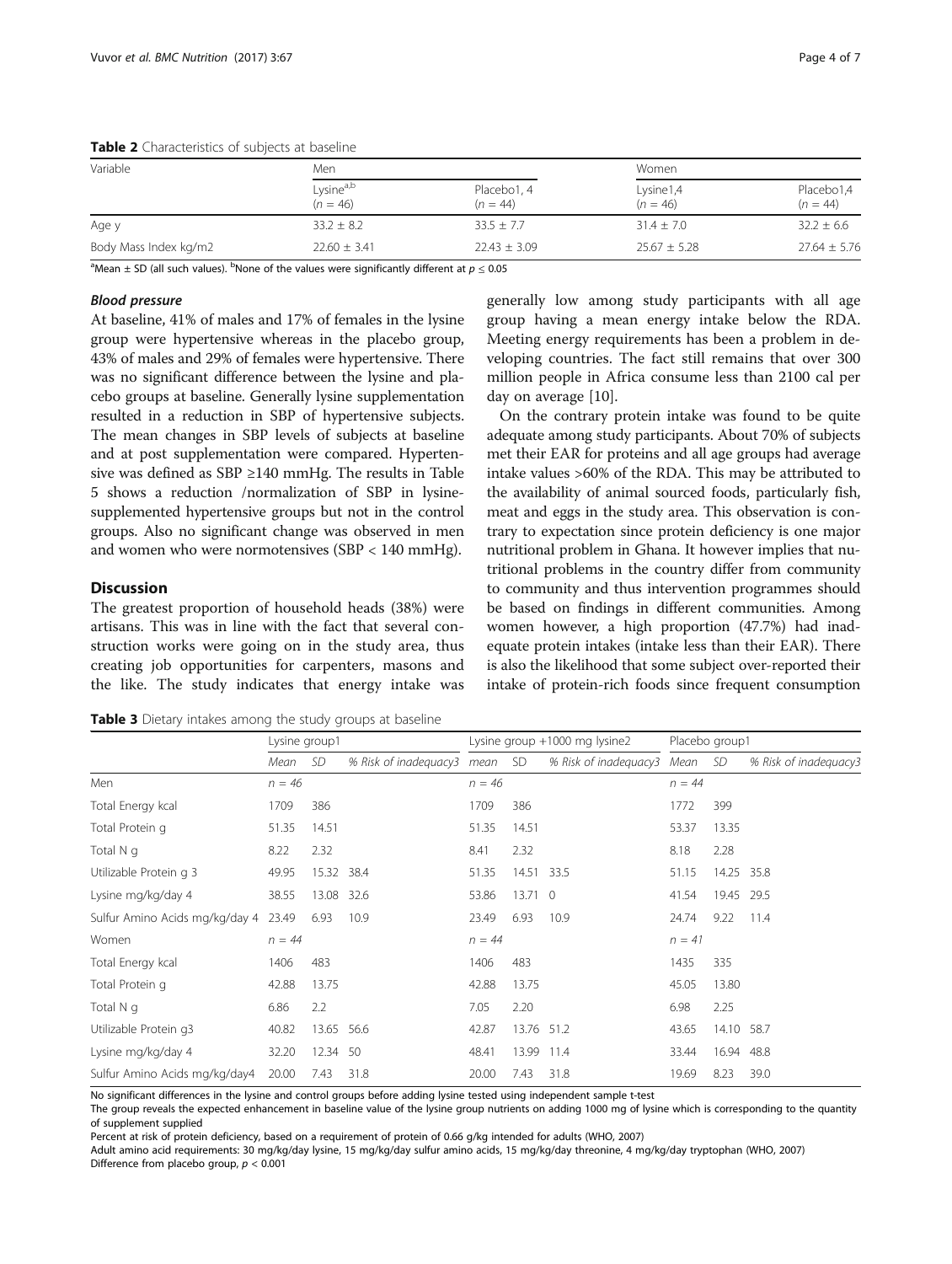<span id="page-4-0"></span>

| Table 4 The amino acid balance in comparison to WHO 2007 reference and on the addition of 1000 mg of supplement at baseline |  |
|-----------------------------------------------------------------------------------------------------------------------------|--|
|-----------------------------------------------------------------------------------------------------------------------------|--|

|                                     | Lysine1  |              |                                    |          | Lysine $+1000$ mg lysine | Placebo1                           |          |                |                                    |
|-------------------------------------|----------|--------------|------------------------------------|----------|--------------------------|------------------------------------|----------|----------------|------------------------------------|
|                                     | Mean     | SD           | Percent below reference<br>pattern | mean     | SD.                      | Percent below reference<br>pattern | Mean     | -SD            | Percent below reference<br>pattern |
| Men                                 | $n = 46$ |              |                                    | $n = 46$ |                          |                                    | $n = 44$ |                |                                    |
| Lysine mg/g protein 3               | 55.59    | 7.76 10.9    |                                    | 79.47    | 9.87 0                   |                                    | 55.78    | 9.57           | - 13.6                             |
| Sulfur Amino Acids mg/g<br>protein3 | 34.12    | $2.84\quad0$ |                                    | 34.12    | 2.84                     | $\overline{0}$                     | 33.76    | $3.16 \quad 0$ |                                    |
| Women                               | $n = 44$ |              |                                    | $n = 44$ |                          |                                    | $n = 41$ |                |                                    |
| Lysine mg/g protein 3               | 53.01    | 7.29 15.9    |                                    | 81.962   | $11.15 \quad 0$          |                                    | 55.28    | 9.04 9.8       |                                    |
| Sulfur Amino Acids mg/g<br>protein3 | 32.82    | $3.31 \ 0$   |                                    | 32.82    | $3.31 \ 0$               |                                    | 32.99    | $3.36 \quad 0$ |                                    |

No significant differences between dietary intakes in the lysine and control groups before adding lysine tested using independent sample t-tests

This group reflects the expected improvement in baseline nutrient value of the lysine group diets upon the addition of 1000 mg of lysine which is equivalent to the amount of supplement provided

Adult amino acid reference pattern: 45 mg/g protein lysine, 22 mg/g protein sulfur amino acids, 23 mg/g protein threonine, 6 mg/g protein tryptophanTable 5: Effects of lysine supplementation on the BP of hypertensive participants enrolled in the study

of such foods including fish, meat and eggs are seen as an indicator of wealth.

Our findings further showed that nearly equal proportions of total protein intakes came from cereals and animal foods (Fig. [1](#page-5-0)). Main animal foods found in the diets of subjects were fishes, although meats and eggs were also present in significant amounts. This confirms that among people living in the coastal regions, fish constitutes about 60% of animal protein intake (National Fisheries Association of Ghana, 2004). The high proportion of proteins from cereals may be attributed to the frequent consumption of these foods and their products in the study population. Cereal products such as maize and rice, were consumed nearly daily by study participants (Fig. [2\)](#page-5-0). Thus protein quality among study participants can be said to be quite adequate. Lysine is the first limiting amino acid in nearly all underdeveloped countries and certainly, about 30% of men and 50% of women are deficient of lysine (mg/kg/day) [\[15](#page-6-0), [16](#page-6-0)].

Energy intake among subjects was generally inadequate. Hypertension was higher in males than females  $(p = 0.023)$ . Using the paired sample t-test our data shows that the lysine supplementation resulted in a significant reduction in BP of hypertensive men ( $P = 0.024$ ) but there

was no other changes in BP in both men and women hypertensive among the control group.

After 112 days of intervention lysine-supplemented group recorded a significantly lower variation in SBP than the placebo supplemented group. Results from Hussain et al.,  $(2004)$  and Smriga et al.,  $(2004)$  [\[3](#page-6-0), [4\]](#page-6-0) have shown that some stress responses in low economic populations consuming mainly cereal diets can be enhanced with lysine supplementation.

About 28% of the participating subjects were hypertensive. The mean SBP of hypertensive men significantly dropped from  $146.11 \pm 11.93$  to  $128.95 \pm 10.44$  mmHg  $(p = 0.02)$ , while the women dropped from 144.12  $\pm$  10.41 to 132.38  $\pm$  10.69 mmHg ( $p = 0.06$ ). The change in men on control was from  $145.79 \pm 12.56$  to  $142.79 \pm 11.07$  mmHg  $(p = 0.32)$  and women on control from 145.15  $\pm$  14.79 to 145.00  $\pm$  17.93 mmHg ( $p = 0.96$ ). This study revealed that adequate lysine intake could significantly reduce the BP of hypertensive patients especially those on low lysine diets.

The granular neurons in the cerebral cortex of the brain are of two types, one functions as excitatory while other as inhibitory neurotransmitters mainly [\[17\]](#page-6-0). Glutamate serves as excitatory and gamma-aminobutyric acid (GABA) functions as inhibitory neurotransmitters [\[17](#page-6-0)]. Lysine is directly

**Table 5** Effects of lysine supplementation on the BP of hypertensive participants enrolled in the study

|                 | Lysine1                        |                    | p-value           | Control1 |                      | p-value            |                  |      |
|-----------------|--------------------------------|--------------------|-------------------|----------|----------------------|--------------------|------------------|------|
|                 | Baseline<br>Change<br>Posttest |                    |                   |          | Baseline<br>Posttest |                    | Change           |      |
| Men             |                                |                    |                   |          |                      |                    |                  |      |
| n3              | 19                             | 19                 | 19                |          | 19                   | 19                 | 19               |      |
| Systolic (mmHq) | $146.11 \pm 11.932$            | $128.95 \pm 10.44$ | $7.16 \pm 12.65*$ | 0.02     | $145.79 \pm 12.56$   | $142.79 \pm 11.07$ | $3.00 \pm 12.87$ | 0.32 |
| Women           |                                |                    |                   |          |                      |                    |                  |      |
| n3              | 8                              | 8                  | 8                 |          | 13                   | 13                 | 13               |      |
| Systolic (mmHg) | $144.12 \pm 10.41$             | $132.38 \pm 10.69$ | $5.75 \pm 7.02$   | 0.06     | $145.15 \pm 14.79$   | $145.00 \pm 17.93$ | $0.15 + 11.48$   | 0.96 |

Paired-sample t tests: Mean ± SD (all such values): Sample size: \*P < 0.05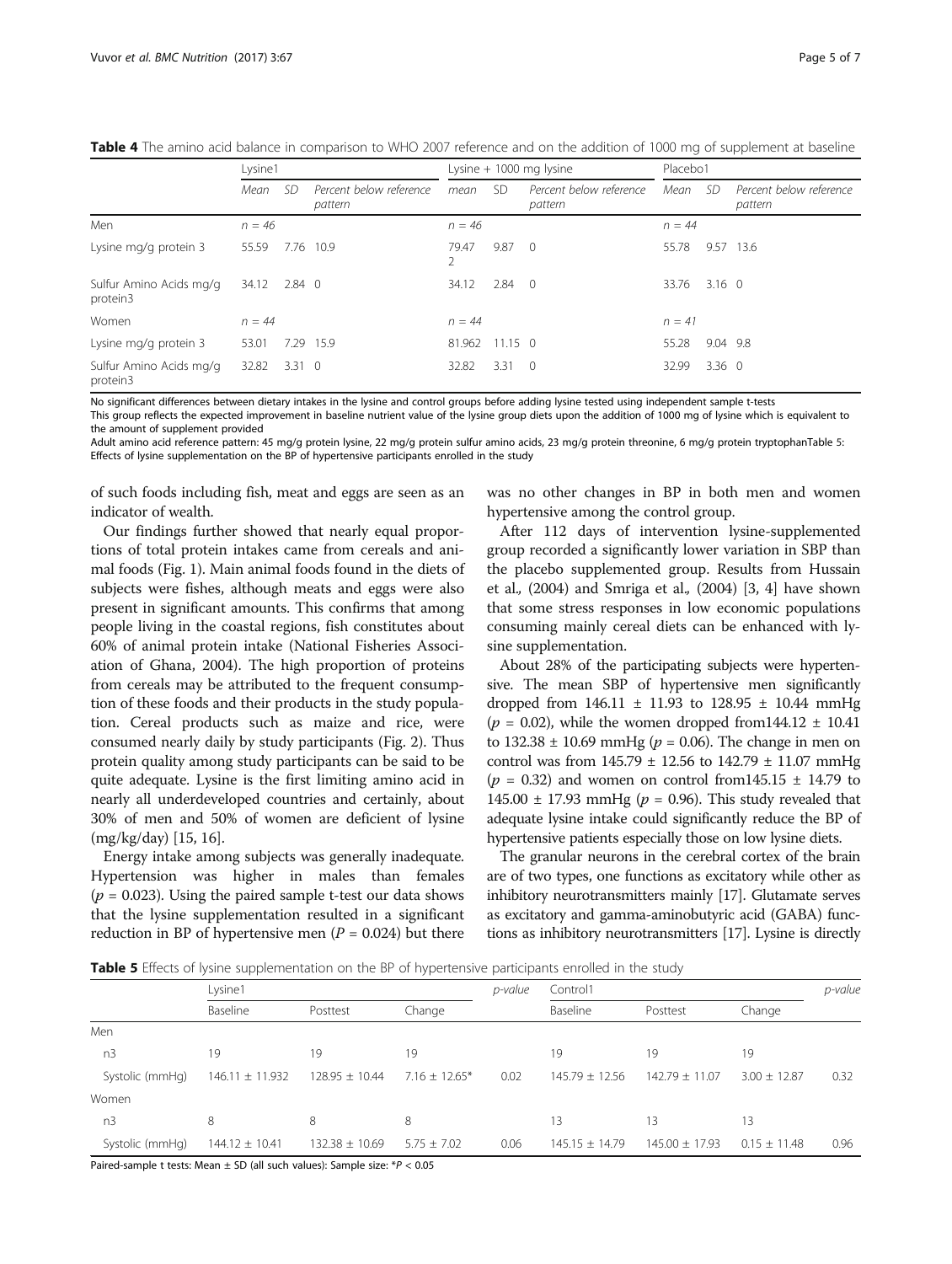<span id="page-5-0"></span>

involved in the synthesis of GABA and which reduces stress and anxiety [\[17](#page-6-0)]. The deficiency of lysine reduces the availability of GABA. It stands to reason that there is a strong relationship between diets low in lysine and high blood pressure which may be due to excess stress/anxiety as a result of low levels of lysine intake.

#### Strengths and limitations

This study had several strengths regarding the potential benefit of lysine supplement on improving hypertension; however, other factors related to blood pressure had not been controlled such as whether there were any changes in dietary intakes of the 112 days and also other lifestyle factors. This is a limitation that can be improved upon for further studies.

## Conclusions

The results suggest several possible protective effects of lysine on hypertension. Lysine could directly help reduce BP of hypertensive individuals whose lysine intakes are low. Lysine could also have control over the abnormal responses to stressors/anxiety which is known to influence heart beats and therefore on hypertension. After 112 days of daily intake of 1000 mg of lysine, lysinesupplemented group recorded a significant reduction in



SBP compared with the control hypertensive group. It could be concluded that adequate lysine intake may have possible positive effects on blood pressure of individuals with no underlying secondary causes. These results also suggest that lysine may be a useful nutrient adjunct to hypertension medications.

#### Abbreviations

ANOVA: Analysis of variance; AP: Animal protein; BP: Blood pressure; CP: Cereal protein; EAR: Estimated average requirements; FAO: Food and agriculture organization; GABA: Gamma-aminobutyric acid; PDCAAS: Protein Digestibility Corrected Amino Acid Score; PS: pulse-soy protein; RDA: Recommended dietary allowance; SBP: Systolic blood pressure; SPSS: Statistic package for social sciences; WHO: World health organization

#### Acknowledgements

Authors express their appreciation to the study participants, Chief/elders, Nurses, Pharmacy Assistants, Laboratory Technicians, Teaching/Research Assistants from Prof. Matilda Steiner-Asiedu, Prof. Firibu Kwesi Saalia, Dr. William Bruce Owusu, Prof. Emmanuel Ohene Afoakwa and Dr. Agartha Ohemeng all of the Department of Nutrition and Food Science, University of Ghana for their kind support of this work.

#### Funding

The project was financially supported by Ajinomoto Company, France.

#### Availability of data and materials

Analysis of the dataset used for this study is on-going and therefore we cannot make all our data available at this time.

#### Authors' contributions

FV: designed the study, collected the data, analyzed and interpreted the data, drafted the manuscript and revised the paper; HM: design, data acquisition, analyses, interpretation of the results and drafting of the manuscript; TN: analysis, interpretation and revision of the paper and OH: analysis, interpretation and revision of the paper. All authors read and approved the final manuscript.

#### Ethics approval and consent to participate

The ethical clearance was obtained from Noguchi Memorial Institute for Medical Research IRB of the University of Ghana. Written consent was sought from each study participant and any information obtained from the study was kept strictly confidential. The study protocol was reviewed and approved by Human Ethical Review Board of Noguchi Memorial Institute for Medical Research (FWA 00001824-IRB000176).

## Consent for publication

Not applicable.

#### Competing interests

The authors declare that they have no competing interest.

#### Publisher's Note

Springer Nature remains neutral with regard to jurisdictional claims in published maps and institutional affiliations.

#### Author details

<sup>1</sup>Department of Nutrition and Food Science, School of Biological Sciences, College of Basic and Applied Sciences, University of Ghana, Accra, Ghana. <sup>2</sup>McGill University, Montreal, Canada. <sup>3</sup>Department of Community and Preventive Dentistry, School of Medicine and Dentistry, College of Health Sciences, University of Ghana Legon-Accra, Accra, Ghana.